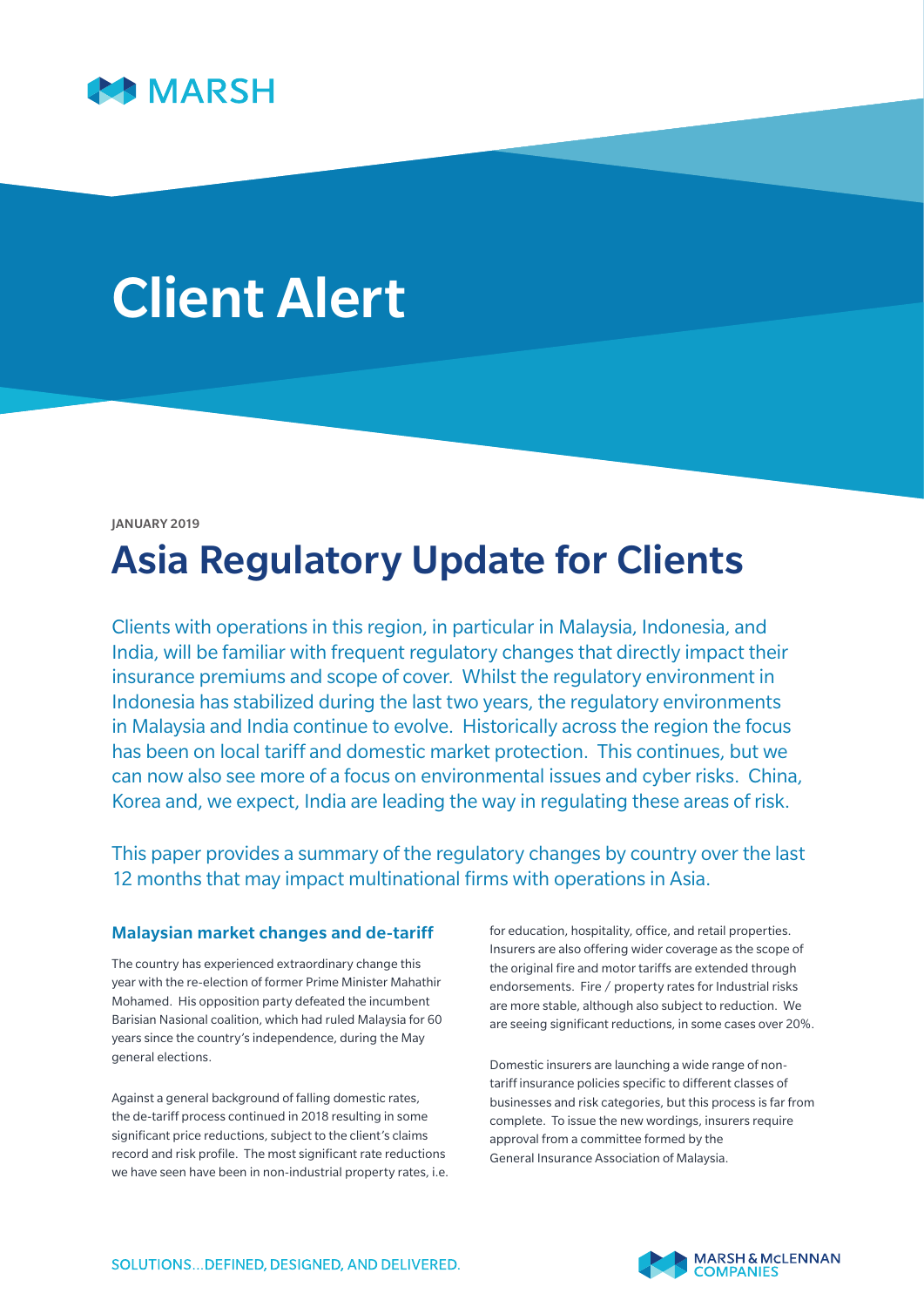Domestic insurers will not automatically offer alternative rates or broadform policy wordings at renewal, particularly if they are fronting a global programme with premiums allocated by a global insurer.

Global insurers may resist changes to local policy forms if they perceive that the changes result in local coverage being wider than that provided by the global policy form.

Difficulties can arise when renewal terms proposed by a global insurer do not match a local client's expectation and awareness of the improving local market conditions.

We recommend that the implications of the de-tariff are discussed with your broker well in advance of renewal, to allow them sufficient lead time to work out requirementswith the global insurer and local insurer.

Local insurers may respond more positively to requests for premium reductions if competition is introduced, either from an alternative fronting insurer (global insurers may have more than one local insurer partner in Malaysia), or by obtaining standalone quotes from domestic insurers.

# New regulations in China, impacting third party automobile cover arrangements, are likely to directly impact multinational companies.

The Chinese market remains one of the most competitive and fastest-developing in the world. Its insurers are supportive of global policy terms and rating and continue to expand their overseas footprint with relatively few regulatory measures that impact multinational firms. This new regulation is an exception.

Insurance companies in China are required to stop selling insurance products which provide automobile liability extension under liability policies.

Traditionally, clients utilize the statutory local automobile policies ('Public' providing a limit of RMB122,000 for each accident, plus 'Commercial' providing a limit on top of the 'Public' limit) and then purchase an excess layer as may be required as part of their local Comprehensive General Third Party Public and Products Liability (GTPL) policy for owned or non-owned vehicles. The excess auto liability cover is commonly seen as Hired & Non-owned Auto Liability Extension, Motor Contingent Liability Extension, etc. Many clients may also purchase an additional Umbrella policy, sitting above the GTPL coverage. As a result of the new ruling from the Insurance Association of China, insurers must exclude Auto liability cover from GTPL policies.

The new regulations, issued by the Insurance Association of China on April 4, 2018, under the request of the China Insurance Regulatory Commission (the insurance industry is now administered by the China Banking and Insurance Regulatory Commission), reference number is "中保协发 [2018]27号", mean that clients must carefully review their Auto liability policy coverage well and also see if their Global CGL program can provide DIL/DIL cover for automobile liability in advance of renewal with your local broker. Note that for existing policies the new regulations will only be applicable at the next renewal.

# Regulatory change in Indonesia impacting the purchase of marine cargo cover for coal, crude palm oil, and rice.

This has been the subject of a great deal of discussion and concern from clients when plans for this change were first announced earlier this year. The previously issued regulation ("Permendag No. 48/2018") has now been superseded by the latest version ("Permendag No. 80/2018") which will be implemented for a trial period, commencing January 1, 2019. The actual official implementation will take effect on February 1, 2019.

This regulation applies to only Coal, CPO, and Rice, and its objective is to require both the exporter and importer to purchase cargo insurance from the domestic Indonesian insurance market, regardless of the terms of sale. Without a Certificate of Insurance issued by an Indonesian insurance company, exporters will not be able to gain the necessary permit from the authorities and as a result the vessel will not be allowed to sail.

Please contact Victor Taihuttu, Cargo Specialties in Marsh Indonesia, for more information.

# Third-party Motor Insurance; Natural Catastrophe Risks in India

The Supreme Court in India enforces mandatory long term auto insurance cover In a recent order (ref IRDAI / NL / CIR / MOT/137/08/2018, issued by the Insurance Regulation & Development Authority of India, dated August 28, 2018) the Supreme Court of India has made it compulsory for the general insurance companies to provide multiyear or long term third-party motor insurance policies. As per the order, new cars should have third party cover in place for at least three years and two-wheelers for five years.

After the introduction of the long term motor third party insurance for new cars and new two-wheelers, an insured may be given the following two options: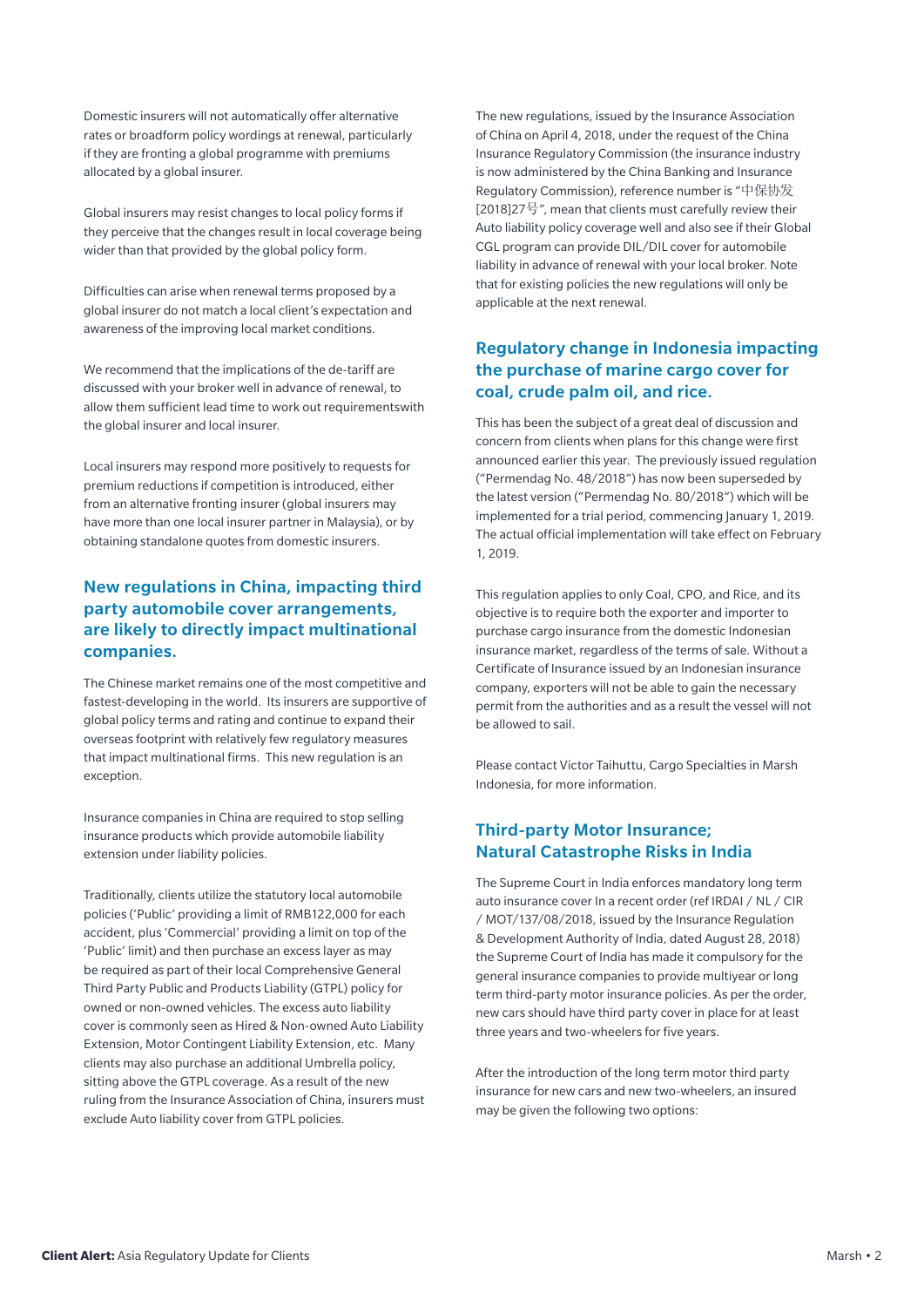Long-term Package cover offering both Motor Third Party Insurance and Own Damage insurance for three years or five years as the case may be; or

A bundled cover with a three-year or five-year term (as applicable) for the third-party component and a one-year term for the Own Damage.

Long term motor insurance cover will reduce the policy lapses. This order became effective from September 1, 2018.

The premium rates for NATCAT perils - Storm, Tempest, Flood, Inundation (STFI) & Earthquake (EQ) - for property insurance were last reviewed in March 2016. Since then, there have been many catastrophic events resulting from floods, landslides, cyclones etc., the most prominent being:

- **•** Assam Floods, Vardah Cyclone (in 2016).
- **•** Gujarat Floods (in 2017).
- **•** Kerala Floods , Himachal Floods and Landslides (in 2018).

In response to the significant resultant claims, revisions to the minimum premium rates for STFI for Fire (SFSP / IAR / FLOP) and Engineering (EAR / CAR / CPM / EEI) policies and revision in earthquake rate of Non Industrial risks have been imposed by agreement between domestic insurers. There is no IRDA mandate to endorse these changes but insurers have individually issued formal circulars in November and December (for example, ref HO:FIRE & ENGG:2016:3 dated November 26th, 2018 from New India Assurance Company, which is the largest general insurer in India.)

#### MINIMUM STFI RATES TO BE CHARGED FOR PROPERTY (FIRE & IAR) POLICIES

| <b>Occupancy</b>                                                                                                                             | <b>Existing rate</b><br>(per mile) | revised rate<br>(per mile) |
|----------------------------------------------------------------------------------------------------------------------------------------------|------------------------------------|----------------------------|
| Dwelling other than cooperative<br>housing societies                                                                                         | $0.075$ to $0.12$                  | 0.075                      |
| Non industrial- Co operative Hsg.<br>So., Hotels, Shops etc as per<br>section III of Ersthwhile Tariff                                       | $0.1125$ to<br>0.15                | 0.15                       |
| Industrial Inclusing utilities located<br>outside the manufacturing and<br>tank farms/gas holders section IV,<br>V, VII of Ersthwhile Tariff | $0.1875$ to<br>0.22                | 0.25                       |
| Standalone storage (outside<br>manufacturing premises) section<br>VI of Ersthwhile Tariff (in godown)                                        | $0.1875$ to<br>0.22                | 0.35                       |
| Standalone storage in open<br>(outside manufacturing premises)<br>section VI of Ersthwhile Tariff (in<br>open)                               | 1.125 to 1.50                      | 1.5                        |

#### MINIMUM EARTHQUAKE RATES TO BE CHARGED, BY ZONE AND BY CLASSIFICATION, BASED ON THE ERSTWHILE TARIFF

| All rates are per mile                                                                                                   |      |                |      |      |  |
|--------------------------------------------------------------------------------------------------------------------------|------|----------------|------|------|--|
| Zone                                                                                                                     | IV   | ш              | п    |      |  |
| Dwelling other than cooperative<br>housing society                                                                       | 0.05 | 0.05           | 0.05 | 0.05 |  |
| Non industrial- Co operative Hsq.<br>So., Hotels, Shops etc as per<br>section III of Ersthwhile Tariff                   | 0.05 | 0.1            | 0.15 | 0.25 |  |
| Industrial-Including<br>standalone storage, outside the<br>manufacturing units, utilities<br>outside manufacturing units | 0.05 | 0 <sub>1</sub> | 0.25 | 0.5  |  |

#### MINIMUM STFI RATES FOR ENGINEERING POLICIES

STFI Rate for EAR / CAR / CPM / EEI : 0.30 per mille per annum or 0.03% (percent)

#### MINIMUM EARTHQUAKE RATES TO BE CHARGED

| All rates are per mile            |      |                |      |     |  |
|-----------------------------------|------|----------------|------|-----|--|
| Zone                              | IV   | Ш              | П    |     |  |
| EAR/CAR/CPM/EEI (Annual<br>Rates) | 0.05 | 0 <sub>1</sub> | 0.25 | 0.5 |  |

#### ADDITIONAL NOTES

- **•** The premium rates on engineering policies in respect of Earthquake to be charged on pro-rata basis based on the duration of the policy.
- **•** No discount of any kind including higher excess discounts or in lieu of agency commission/brokerage to be allowed as these are minimum rates.
- **•** No deletion of STFI/EQ to be allowed under project policies.
- **•** No first loss basis cover for EQ allowed under project policies.
- **•** Additional EQ rates to be charged for all zones as per the table irrespective of the occupancy or nature of the project.
- **•** Above rates are the minimum rates and all insurers are free to load the rates based on the individual risk features and claims experience.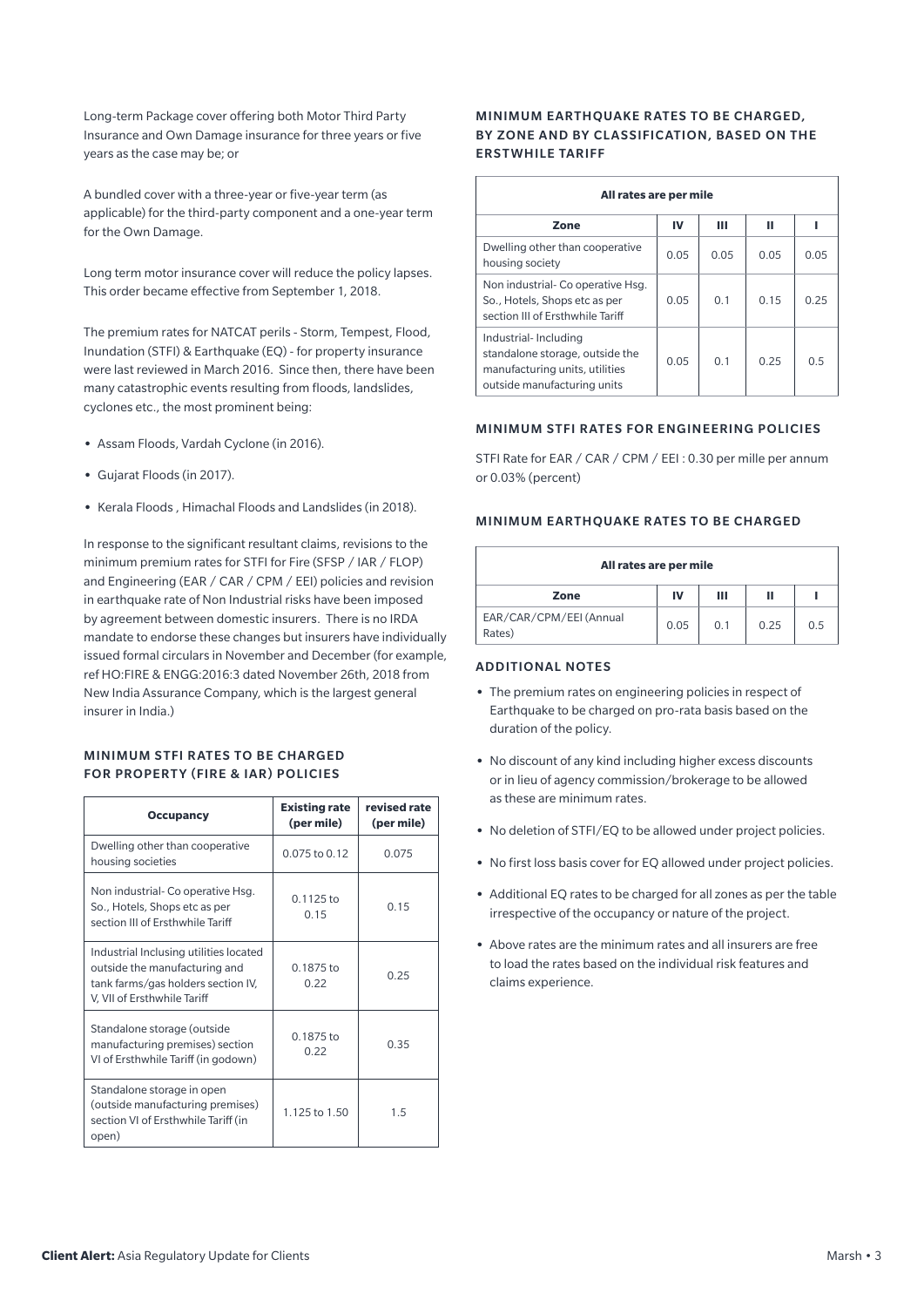# Compulsory insurance regulations in Korea are extended to include building owner's liability.

This new regulation, Act No.14829, amended and promulgated on April 18, 2017 and effective from October 19, 2017, requires some building owners to purchase additional coverage for Bodily Injury Liability and Legal Liability for Fire Damage to Property when buying fire and property insurance. Owners of specific types of buildings (i.e prescribed by Presidential Decree, for example more than 11 floors high, public facilities, plants more than 3,000m2 hospitals, markets, hotels etc.) have to purchase this additional coverage with the following limits:

- **•** Death & Permanent Disablement: up to KRW150 million per victim
- **•** Bodily Injury: up to KRW30 million per victim
- **•** Property Damage (PD): up to KRW 1 billion per case

#### ADDITIONAL NOTES

- **•** This is not a stand-alone policy. Coverage is normally attached to the PD policy as an extension clause.
- **•** Additional Premium is nominal, around 0.1% of PD premium.
- **•** Local insurers intend to retain 100% of this coverage, so involvement with global carriers may not be needed in terms of fronting, etc.
- **•** This change will not apply to all clients. Discuss with your usual Marsh Korea CE should you have any questions.

New regulations in Korea stipulate that domestic insurers should retain 10% of each policy, including fronted policies, effective from November 8, 2018.

This new regulation is intended for local general non-life insurer to limit reliance on reinsurance. A non-life insurer shall be required to retain at least 10% of each type of general non-life insurance (excluding automobile insurance) except where the risk management committee of the insurer determines that it is difficult to hold 10% or more of such insurance. As a result, excessive reinsurance cessions through fronting arrangements will be restricted.

# Compulsory Fire and Explosion Insurance in Vietnam

A new decree related to Compulsory Fire and Explosion Insurance that applies to high risk classes of business and industry was introduced in VIETNAM in 2018.

- **•** Compulsory rates (and deductibles) will vary when compared against the previous Circular 220, sometimes higher, sometimes lower, based on the applicable grades defined within the Construction Law.
- **•** Threshold to apply is VND1,000,000 billion (equivalent to approx. US\$44 million, which is higher than US\$30 million in the previous Circular 220)
- **•** In respect of sums insured per single location exceeding VND1,000,000 billion: rate and deductibles to be agreed.
- **•** Contribution to Fire Fighting Department: 1% of gross premium written (5% of net written premium in Circular 220).

The new tariff measures (reference decree No. 23/2018/ ND-CP, which came into effect on April 15, 2018, with date of issuance February 23, 2018) have directly impacted multinational firms in Vietnam. Marsh must work directly with domestic insurers to establish the local PD/BI renewal terms and ensure that the correct tariff rates are applied. This is invariably a time-consuming process, and we recommend that global insurers engage early with their local network partners and with Marsh Vietnam to ensure that the correct rates are established prior to inception, bearing in mind 30-day payment terms in this country.

## Developments in Hong Kong

Typhoon Mangkhut, known in the Philippines as Typhoon Ompong, was an extremely powerful tropical cyclone that brought widespread damages to Guam, the Philippines, and South China in mid-September 2018. It was the strongest typhoon to strike Luzon since 2010, and the strongest typhoon to affect Hong Kong since 1983. The Insurance Authority in HONG KONG has recently conducted a survey to assess the impact of the recent typhoons Hato (2017, gross reported loss HKD4.6 billion / net HK\$1.6 billion) and Mangkhut (2018, gross HK\$3.5 billion and net HK\$1.2 billion, with total estimated loss to the region between HK\$7.8 billion and 15.6 billion) on insurers. Key findings, published in a letter sent to all general insurers dated November 15, are:

- **•** Current regulatory framework requires insurers to target a 1-in-200-year return period to set their solvency ratio in HK.
- **•** It should be anticipated that the original estimates for Mangkhut will deteriorate further based on the Typhoon Hato experience (gross and net increased by 22% and 38% respectively).
- **•** Based on the initial estimate of HK\$3.5 billion primary (direct) insurers will pick up HK\$1.24 billion net and the balance of HK\$2.26 billion will be borne by reinsurers through treaty and facultative reinsurance.
- **•** Most insurers are suggesting that any treaty reinsurance increases will need to be passed onto original clients as they are not in a position to absorb them.